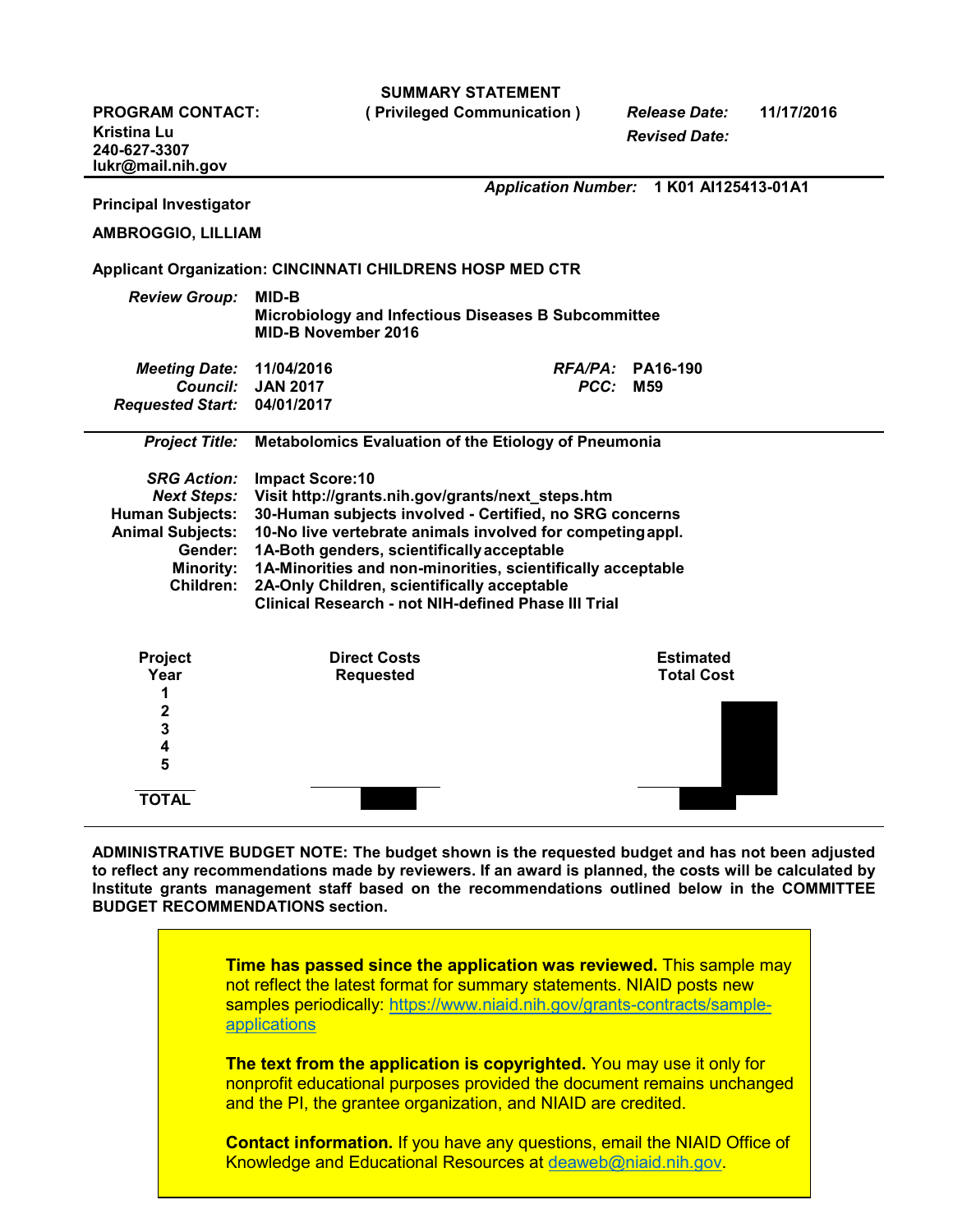### **1K01AI125413-01A1 Ambroggio, L**

#### **AUTHENTICATION OF KEY BIOLOGICAL AND/OR CHEMICAL RESOURCES: UNACCEPTABLE**

 **RESUME AND SUMMARY OF DISCUSSION:** This exceptional resubmission application for a Mentored Research Scientist Development Award (K01) entitled Metabolomics Evaluation of the Etiology of Pneumonia was submitted by Lilliam Ambroggio, PhD, of Cincinnati Childrens Hospital Medical Center.

 This is a resubmission of a K01 application from Lilliam Ambroggio, PhD MPH who is a trained epidemiologist and an Assistant Professor of Pediatrics at the University of Cincinnati Children's Hospital. She has an interest in translational research involving childhood diseases and metabolomics – the study of metabolites arising from the host-pathogen interaction that can provide rapid diagnostic information to improve therapy and outcomes. Her specific interest is in community-acquired pneumonia (CAP) in young children too young to produce a sputum sample, where diagnostics to confirm a pathogen is particularly difficult. She has expanded from two to three aims in this submission to address prior comments. Aims include: 1) to characterize the impact of age and gender on a healthy child's metabolome, 2) to compare urine metabolite profiles in non-infected children vs children with confirmed viral vs typical bacterial vs atypical bacterial CAP, and 3) to determine the impact of antibiotic therapy on serial sampling of urine metabolites in children with and without CAP.

 Among strengths of this exceptional application is the candidate who has been highly productive throughout her career and has already had a major impact in her field. The project (a robust clinical study with comprehensive sample and data collection in young children presenting to the hospital with CAP) is one of great importance and the candidate supports its feasibility with substantial preliminary data. The panel agreed that she has had strong mentoring and institutional support in the past and this will continue based on the application's letters of support. The candidate has addressed all the concerns of the previous review including reducing her didactic load and restructuring her research plan. The panel was unanimous in judging this application as having exceptional impact in clinical diagnostics.

 The only minor issue was whether the applicant was too advanced for a K award. The panel came to the conclusion that the candidate does require further training in the area of NMR metabolomics and bioinformatics in order to achieve her career goals. Furthermore she presents a timeline for submission of an R01. The panel's enthusiasm was not diminished by this issue. Based upon the evaluation of scientific and technical merit, this application received an Overall Impact/Priority score of 10.

#### **DESCRIPTION (provided by applicant):**

 Lilliam Ambroggio, PhD, MPH is an infectious diseases epidemiologist whose overarching career goal is to improve outcomes for children with common, serious infections by developing methods to improve diagnostic accuracy and implementing these methods into clinical practice. The research she proposes entitled Metabolomic Evaluation in the Etiology of Pneumonia (MEEP) combines advanced statistical techniques with 1H-Nuclear Magnetic Resonance (NMR) metabolomics methodology to identify metabolites, which will facilitate etiologic diagnosis of community-acquired pneumonia (CAP) in children. Such pathogen identification will result in timely and accurate diagnosis that will permit targeted and effective management of this disease. Candidate: Dr. Ambroggio is an Assistant Professor of Pediatrics with a joint appointment in the Divisions of Hospital Medicine and Biostatistics and Epidemiology at Cincinnati Children's Hospital Medical Center (CCHMC). She completed a Master's in Public Health and a Ph.D. in Epidemiology at Drexel University prior to beginning a post-doctoral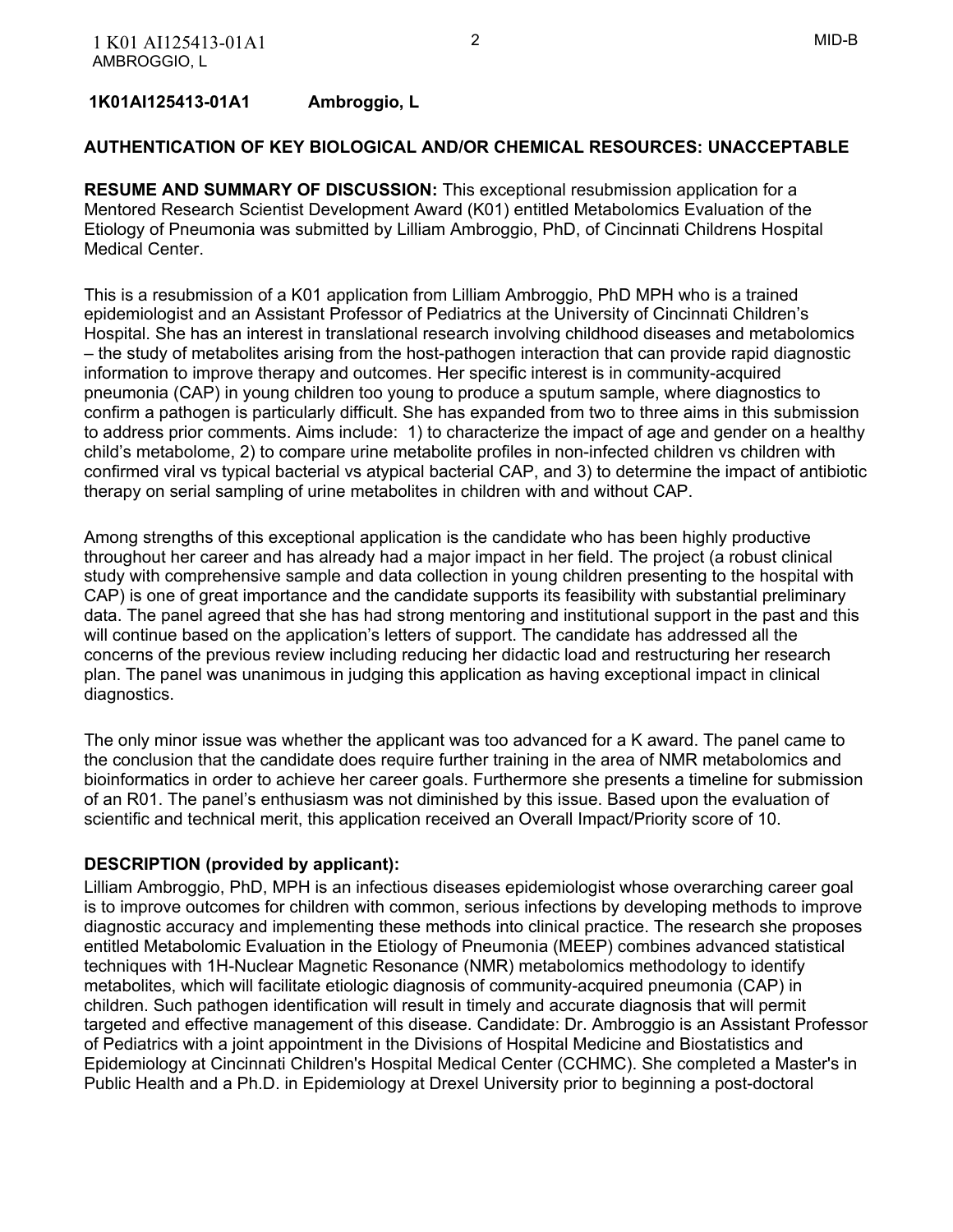fellowship at CCHMC. Her previous work in the clinical management of CAP focusing on antibiotic prescribing and diagnostic tools to detect pneumonia in combination with her previous training in molecular and cellular biology have prepared her to conduct the proposed research. The proposed career development plan will build upon her previous training with four training goals to enhance her trajectory toward becoming an independent investigator: 1) Experiential and didactic learning in study design and execution of quantitative 1H-NMR metabolomics; 2) Acquire and apply advanced statistical analyses; 3) Interpret metabolomics data and its biological context and 4) Develop leadership and professional skills to execute multicenter studies. Dr. Ambroggio proposes training activities that include didactic and experiential learning to enable her to gain the necessary skills for metabolomic research. Mentors/Environment: Dr. Ambroggio and her primary mentor, Samir S. Shah, MD, MSCE, have assembled a strong team of co-mentors and advisors to guide Dr. Ambroggio through the proposed training and research activities. The proposed career development plan utilizes the intellectual and metabolomics resources available through the University of Cincinnati and CCHMC, as well as resources available at the University of Michigan through Dr. Ambroggio's external mentor, Kathleen Stringer, PharmD. In addition Dr. Ambroggio will attend national seminars and workshops when optimal training is not available locally. As an institution CCHMC is committed to supporting junior faculty members through internal grants, administrative support and structured opportunities for faculty networking and education. Dr. Ambroggio will be obtaining biological specimens for this proposal from a fully operational, externally-funded prospective cohort study, CARPE DIEM. Both the ED and inpatient services at CCHMC provide an established research infrastructure and a large ambulatory and hospitalized patient population to conduct the proposed research. In addition all mentors have agreed to participate on Dr. Ambroggio's scholarly oversight committee which has been meeting quarterly since 2013. Research: There is currently no accurate method to identify the etiology of CAP in children. This results in overtreatment with antibiotics or delays in appropriate treatment in children who are at risk for CAP-related morbidity. This proposal is the first step in developing a specific, fast and noninvasive approach for pathogen identification in children diagnosed with CAP. Aim 1 characterizes the sources (e.g. age and sex) of variation that exist in a healthy child's metabolome over three points. Aim 2 compares metabolite profiles from children who had a positive PCR test from either the nasopharynx or the blood for a virus, bacterial infection such as Mycoplasma pneumoniae, or Streptococcus pneumoniae with children who have no known infections. The purpose of this aim is to identify unique metabolite profiles using quantitative 1H-NMR for each pathogen identified. Aim 3 will use urine samples from patients with CAP and compare them with samples from healthy contorls over three time points to determine the impact of antibiotic treatment on metabolite profiles. The completion of these aims will generate a metabolite profile database of common pathogens associated with childhood CAP and drive a systems biology approach to CAP diagnosis and treatment. Summary: The innovation of the proposed research is the integration of robust clinical phenotype data from an ambulatory population with quantitative NMR metabolomics using novel statistical methods to address the clinically challenging problem of pediatric CAP diagnostics. The strong collaborations between the Divisions of Hospital Medicine, Biostatistics and Epidemiology, and Emergency Medicine at CCHMC and with the metabolomics core at the University of Michigan ensure the success of the proposed research. This award will provide Dr. Ambroggio with the training and research needed to be successful in a future, multi-center study to validate the metabolite profiles of pathogens causing CAP in children. Furthermore, this career development award will facilitate Dr. Ambroggio's development into a nationally-recognized independent investigator and leader conducting research that improves diagnostic tools for children with infectious diseases, specifically CAP.

#### **PUBLIC HEALTH RELEVANCE**

 Project Narrative Community-acquired pneumonia (CAP) causes substantial morbidity in children. It is the fifth most common cause of pediatric hospitalization and, cumulatively, the most costly among infants and children. Currently there is no single test available that can distinguish between the >10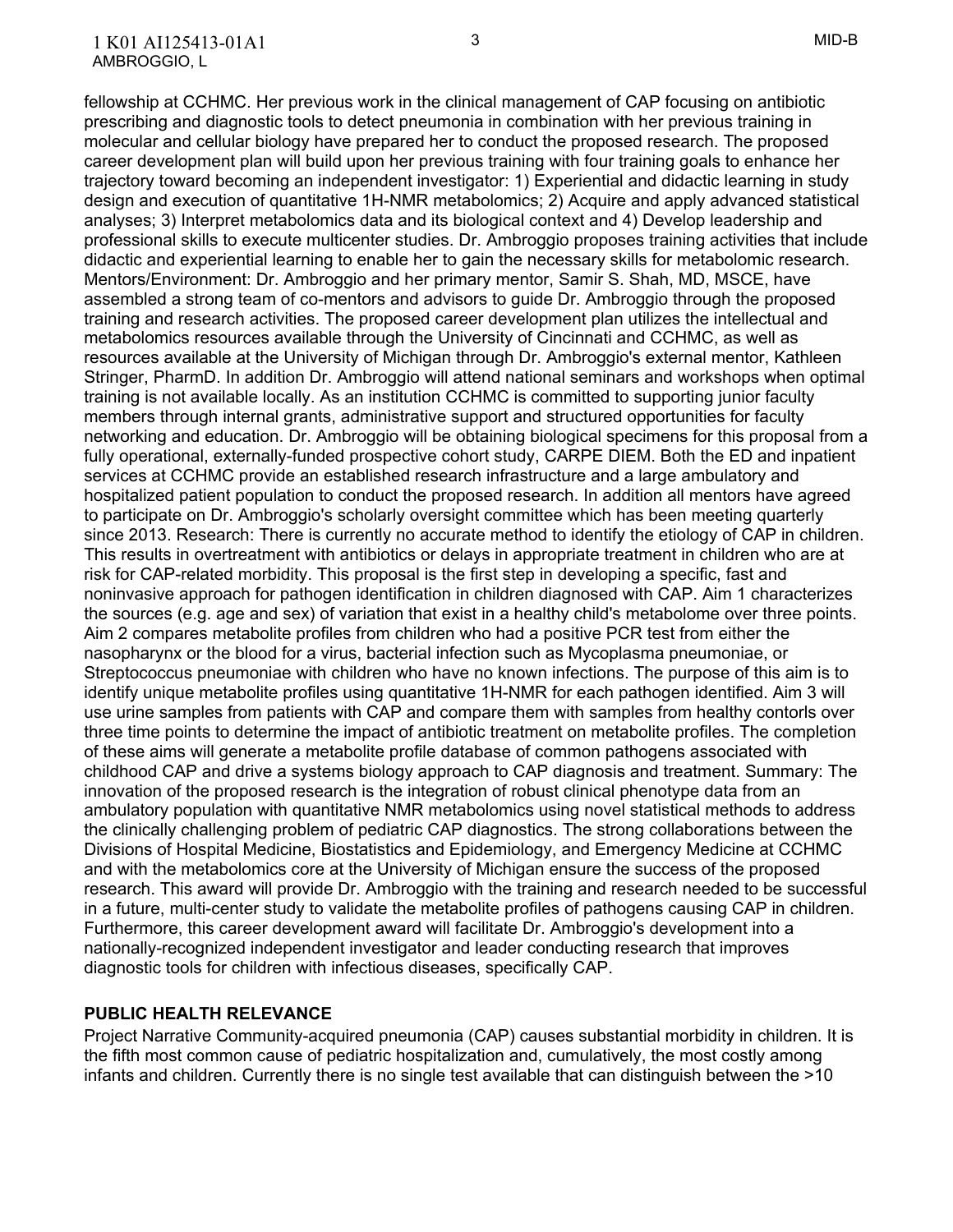pathogens that cause CAP. The objective of this prospective cohort study is to determine distinct metabolite profile for major classes of pathogens that cause CAP in children (e.g. virus, typical and atypical bacteria). Urine and blood samples will be collected from children diagnosed with CAP in the Emergency Department or who are hospitalized at Cincinnati Children's Hospital Medical Center. Urine from children whose PCR tests are positive for a virus, typical bacteria or atypical bacteria will be sex and aged-matched to control samples. All urine samples will then be evaluated using quantitative 1H- nuclear magnetic resonance. Advanced statistical methods will be applied to the identified metabolite dataset to determine unique metabolite profiles. These profiles will be used as the foundation for future studies in the diagnostic capabilities of 1H-NMR for pathogen identification in children diagnosed with CAP. In addition, the concepts learned through this grant, as well as the career development pursued by the investigator, will be readily applicable to diagnostic testing for multiple infectious diseases.

 CRITIQUE: The comments in the CRITIQUE section were prepared by the reviewers assigned to this application and are provided without significant modification or editing by staff. They are included to indicate the range of comments made during the discussion, and may not reflect the final outcome. The RESUME AND SUMMARY OF DISCUSSION section summarizes the final opinion of the committee after the discussion and is the basis for the assigned Impact/Priority score.

#### **Critique 1**

| Candidate:                  |   |  |
|-----------------------------|---|--|
| <b>Career Development</b>   |   |  |
| Plan/Career Goals &         |   |  |
| Objectives:                 |   |  |
| Research Plan:              | 1 |  |
| Mentor/Co-Mentor(s),        | 1 |  |
| Consultant(s), and          |   |  |
| Collaborator(s):            |   |  |
| Environment and             |   |  |
| Institutional Commitment to |   |  |
| the Candidate:              |   |  |

#### **Overall Impact:**

 This is a resubmission from a stellar candidate who has already achieved a focused and successful early career as an ID epidemiologist in pediatric CAP. She has outstanding institutional support and has created and received multi-year internal funding for an extensive infrastructure to consent and sample children in emergency departments who present with CAP. Specifically, this study is embedded in a robust clinical study with comprehensive sample and data collection in young children presenting to the hospital with CAP. She has achieved important and compelling preliminary data to further her study on detecting the etiology of CAP (viral, atypical bacterial, or typical bacterial) using metabolomics, which has the potential to greatly impact clinical care and antibiotic stewardship. Her career development plan is solid. She has outstanding mentorship across all her mentors. She has addressed all concerns in a focused and comprehensive manner. The aims are all well designed and conceived. High impact application.

**1. Candidate: Strengths**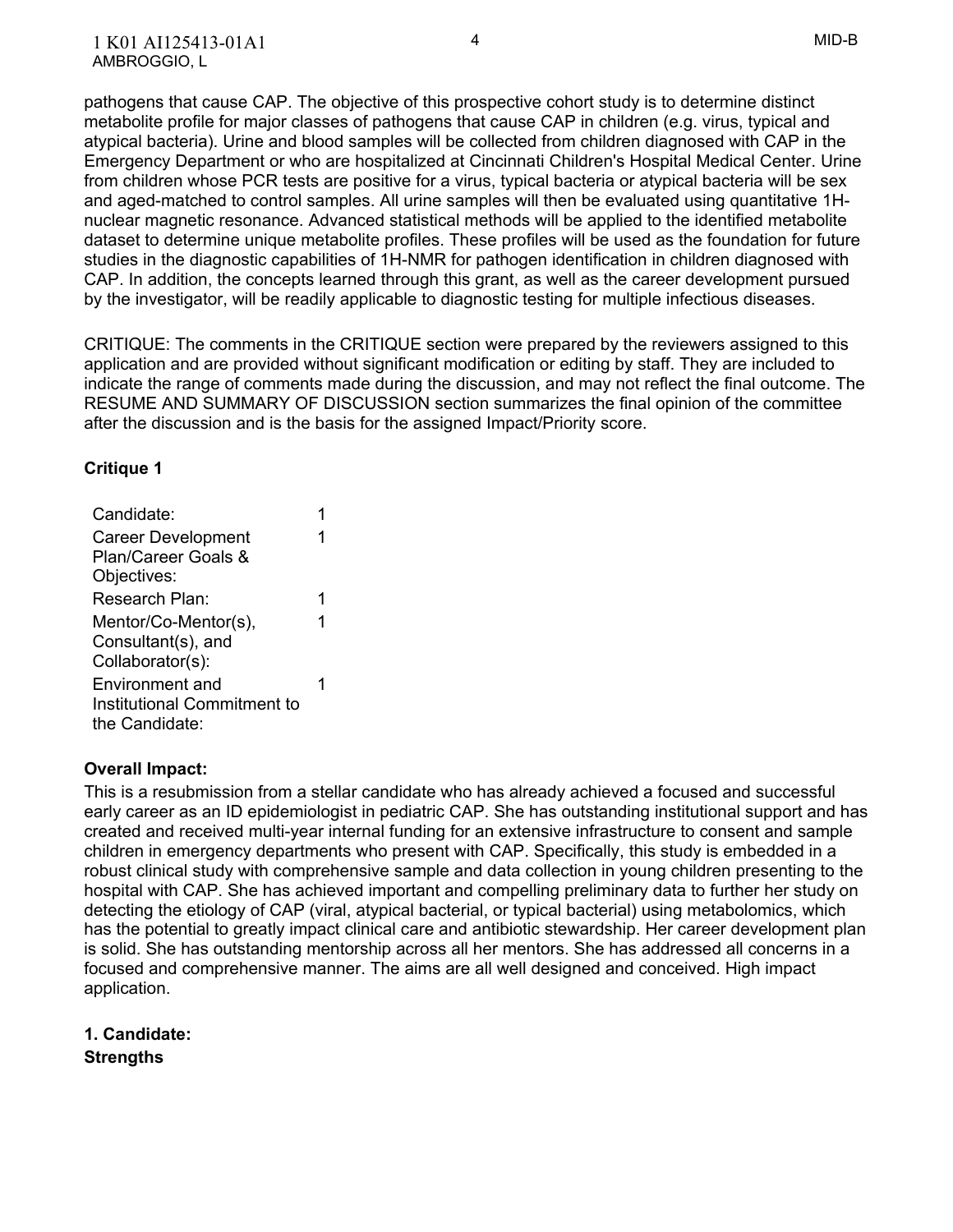- Has prior research foundation for the study of CAP. 9 of 14 papers are first-author papers; another first author paper in press. 4 are reviews/commentaries. Prior publications include papers in Pediatrics and PIDJ, and are highly relevant to CAP, including antibiotic selection, comparative effectiveness of treatment regimens, determinants of illness severity, and biomarkers for CAP diagnosis and severity.
- Successful young investigator, 5y out from her PhD. Had received two prior external non- federal grants - a 1y society award (ended 2014) (American Pediatric Association) for impact of pediatric CAP guidelines and a Thrasher fund award (ended 2014) for evaluating chest ultrasound on diagnosis of CAP. Recently finished a 3y institution-specific research grant on CAP and metabolomics that ended Dec 2015 and provided prelim data for this grant (CARPE DIEM). Institutional research funds have now been continued till Dec 2018 and supports the infrastructure for the sample collections for this K.
- She is a co-PI on other active pediatric pneumonia grants through end-2017. Given end dates, should be able to secure focused effort on this K.
- Strong letters of recommendation
- $\bullet$

• Potentially too advanced in her career success for a K, but this is offset by the skillset, particularly in NMR metabolomics that she wishes to achieve. Also notable that her plans for her first R01 are to pursue a large multi-center validation study.

#### **2. Career Development Plan/ Career Goals & Objectives:**

- Interested in translational science between childhood disease and metabolomics, with a focus on epi-metabolomics, the combination of large-scale population health assessments with metabolomics. Long term goal is to identify a metabolite predictive of CAP in children and to validate it in multi-center studies.
- Has target skill sets for career development expertise in use and analysis of NMR metabolomics, improved interpretation of metabolomics data, advanced statistics, and multi-center study design/implementation
- Longstanding mentoring committee with quarterly meetings since 2013. Will continue weekly meetings with Dr. Shah as her primary mentor, and every other week calls with Dr. Stringer, her mentor for metabolomics. She will have monthly meetings with her co-mentor on molecular epi, and monthly meetings with Shah/Ruddy/Florin in development of a pediatric cohort on which her prelim data are based.
- Has addressed the concern for an ambitious training schedule, previously planned as 6 courses over 2 years. She has since completed 2 of the courses and now proposes 3 formal classes over 3 years (structural equation modeling, medical microbio, and ethics in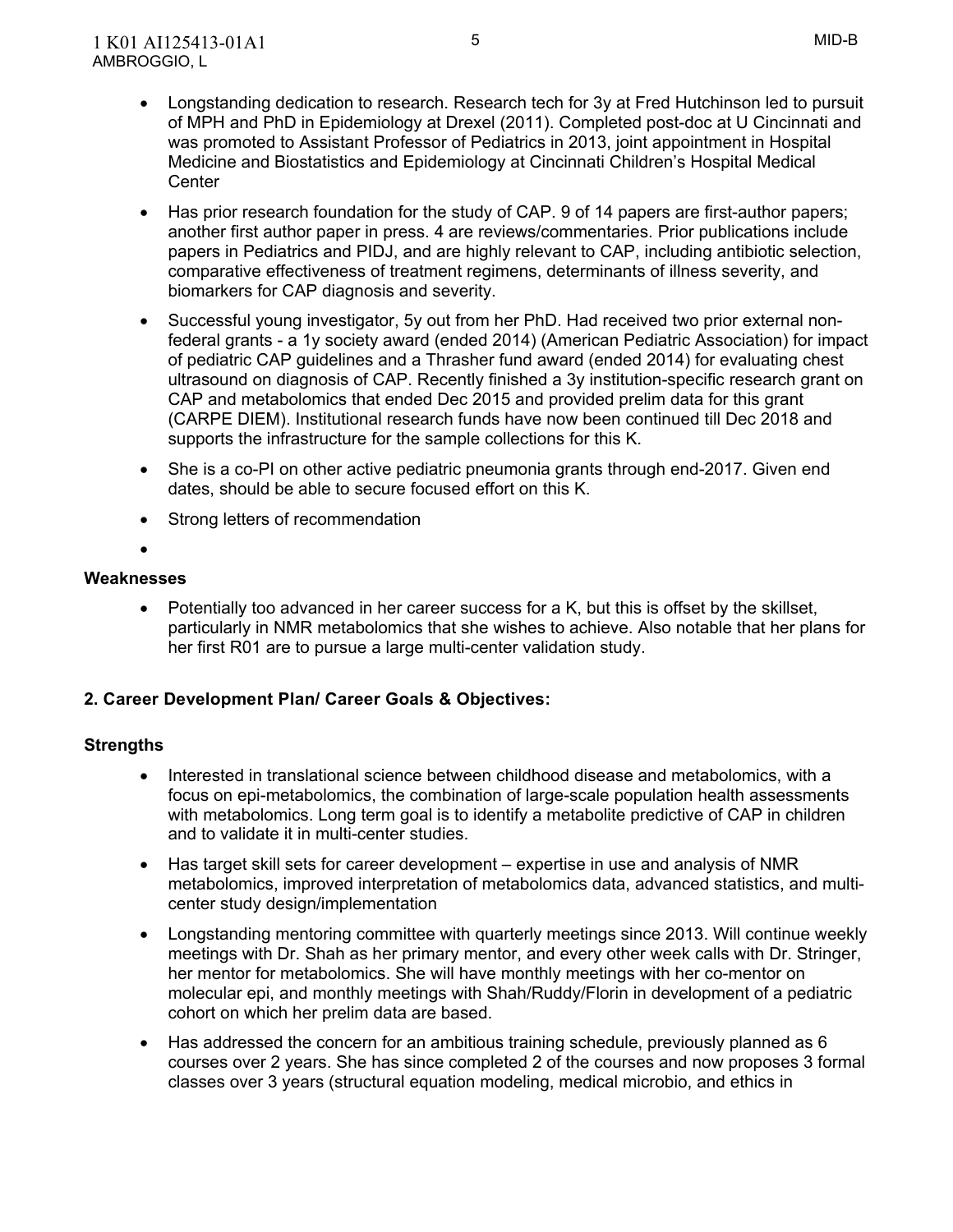research) to complement her hands on training in NMR metabolomics and molecular epidemiology.

- Well-structured plan for training in H-NMR metabolomics and their analysis. Dr. Ambroggio will have on-site training at U Michigan with Dr. Stringer for metabolomics, including sample preparation, NMR spectrum acquisition, spectral processing, metabolite identification and quantification. She will then spend 3 months validating NMR with LC/MS in Dr. Ziady's lab.
- Her research will include specific mentorship for skill sets such as metabolite identification and profiling, latent class modeling, multivariate modeling, and bioinformatics for large scale metabolomics.
- The candidate will participate in a twice-monthly "K club" which is a peer group of faculty and trainees who are applying for or who have received NIH career development awards. This provides camaraderie, mentorship, networking and support for transitioning from a K to R01 funding. She will also participate in a grant writing workshop and a year-long emerging leaders program at U Cincinnati, as well a journal club and a metabolomics seminar.
- $\bullet$

## **Weaknesses**

No weaknesses were noted.

## **3. Research Plan:**

- Highly clinically relevant goal of identifying distinct metabolic profiles indicative of viral, typical bacterial, or atypical bacterial CAP infection in children. If successful, this work could substantially focus therapy in children. This would be done in a quantified manner using urine, a non-invasive test, with results and analysis potentially available within hours.
- Important topic of developing a rapid diagnostic test for the etiology of CAP in children. Strong rationale for the need of alternatives to improve diagnostic and therapeutic response. The value of improved diagnostics over poorly performing clinical and radiologic indicators is of heightened importance during a time when antibiotic stewardship is a national priority.
- This work is being performed within the context of a parent study which is now better described. The *Catalyzing Ambulatory Research in Pneumonia Etiology and Diagnostic Innovations in Emergency Medicine* (CARPE DIEM) project will enable Dr. Ambroggio to use extensively collected clinical specimens from study coordinators and clinical data from their electronic medical record. Essentially, the datasets are collected and ready for her in this project. Notably, she herself helped establish the CARPE DIEM project over the past e years, so she is benefitting from her own design. She has strong Emergency Medicine collaborations and a data manager and data programmer for this project.
- She has three important aims
	- $\circ$  1) to characterize the impact of age and gender on a healthy child's metabolome
	- $\circ$  2) to compare urine metabolite profiles in non-infected children vs children with confirmed viral vs typical bacterial vs atypical bacterial CAP
	- $\circ$  3) to determine the impact of antibiotic therapy on serial sampling of urine metabolites in children with and without CAP.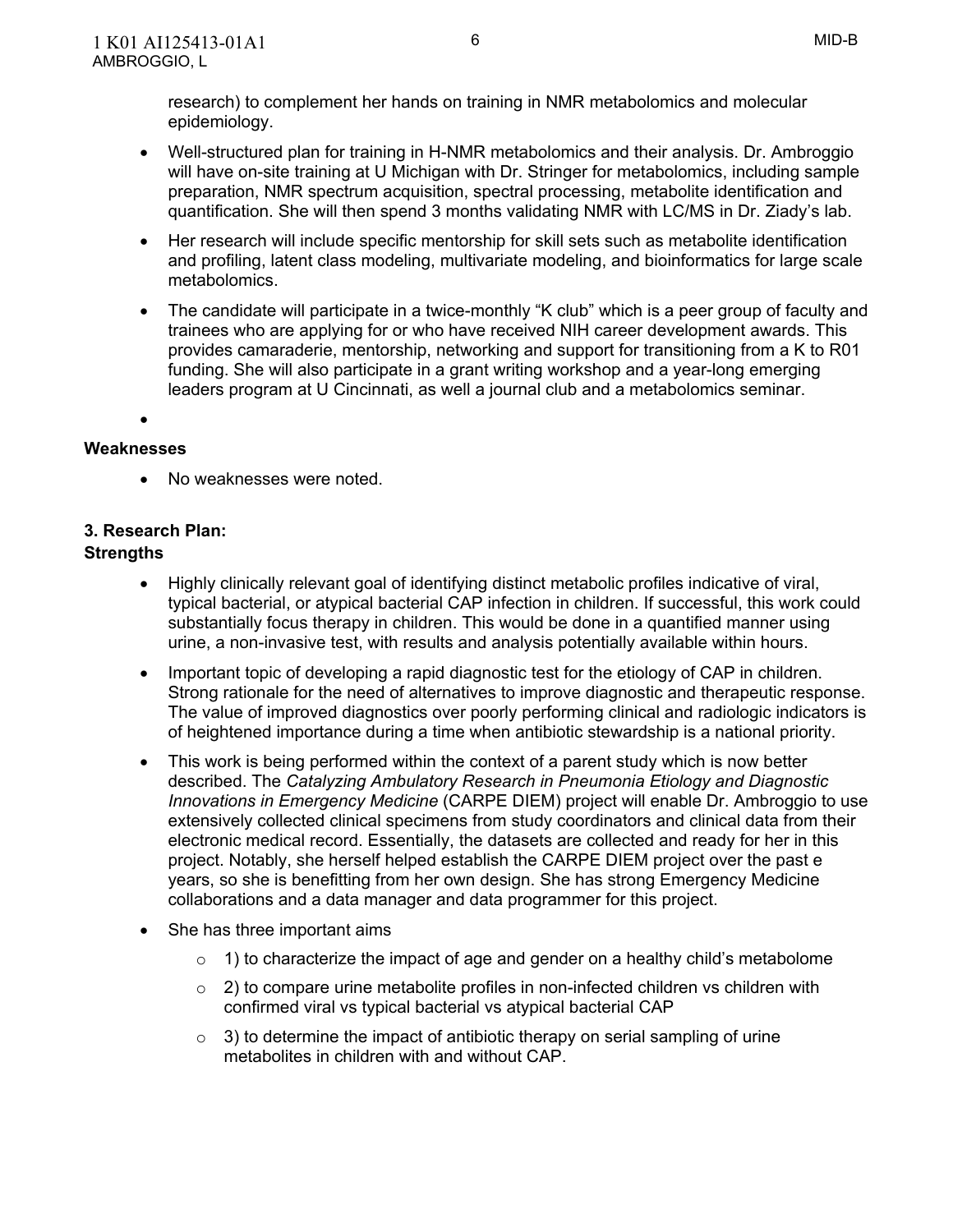- Data and improved description are now provided for the base study (CARPE DIEM) as requested (distribution of pathogens across 169 children with CAP, allowing for evidence of viral, bacterial, and co-infected (7%) fractions.
- Aim 1 is new and addresses the need to understand normal variation in urine metabolites in healthy children. This was added in direct response to reviewer comments. Preliminary data in 5 healthy children suggests some variation in metabolites in 3 samples, but data from adults suggest that there may be sufficient magnitude of change during infection to overcome these variations. This aim will establish if this is true in children.
- Aim 1 will evaluate urine samples in healthy children at 3 time points D1 (clinic visit), D2 (home), D14 (home) and estimate between subject and within subject variability. Sample size calculation (125 healthy controls) and statistical analysis well-conceived to address variation across host subjects and by gender. Age will also be assessed. This evaluation of age and gender helps balance the choice to use age and gender matched controls in Aim 2 (e.g. aim 2 cannot assess the impact of age or gender)
- Aim 2 preliminary data is much more targeted to the question the candidate is asking. Data now more clear as to the distinction between healthy control children (N=29) and those with viral (N=29) and bacterial pneumonia (N=10) showing at least a 2-fold difference in many metabolites from healthy controls. Larger sample size in the aim has high likelihood for substantiating these data across a range of children and across the CAP types. Definition of CAP by viral and bacterial etiologies remains well conceived and highly clinically relevant, including the use of procalcitonin.
- Sample size (250 cases, 125 controls) is necessary, but nevertheless impressive for this detailed comparison of metabolites as well as the extensive search for a CAP pathogen. Infrastructure in CARPE DIEM is a great strength of this study.
- Aim 3 is an interesting aim of assessing changes in urine metabolites in response to antibiotic therapy to determine if urine can be used as a distinguishing feature to indicate response to antibiotics. Serial collection (D1, D2, D14) wisely mirrors the control collection in Aim 1 for healthy community clinic samples with cases now collected from the ED with CAP. Preliminary data suggest that not only are metabolites different at the diagnosis for CAP vs healthy children, but that some these metabolites change quickly on antibiotics. Interesting exploratory aim.

- Aim 1 does not specify the study population (age, location). It is assumed it will come from MEEP, but this is not directly stated in the Aim 1 section
- Use of NP swabs as gold standard for CAP etiology does not account for detection of colonizing pathogens (important for the bacterial pathogens or concomitant cold viruses like rhinovirus). Nevertheless, this is the clinical gold standard of diagnostics today.
- It is an important oversight that nowhere in the description of CARPE DIEM does it state whether the diagnosis of CAP requires X ray findings.

## **4. Mentor(s), Co-Mentor(s), Consultant(s), Collaborator(s):**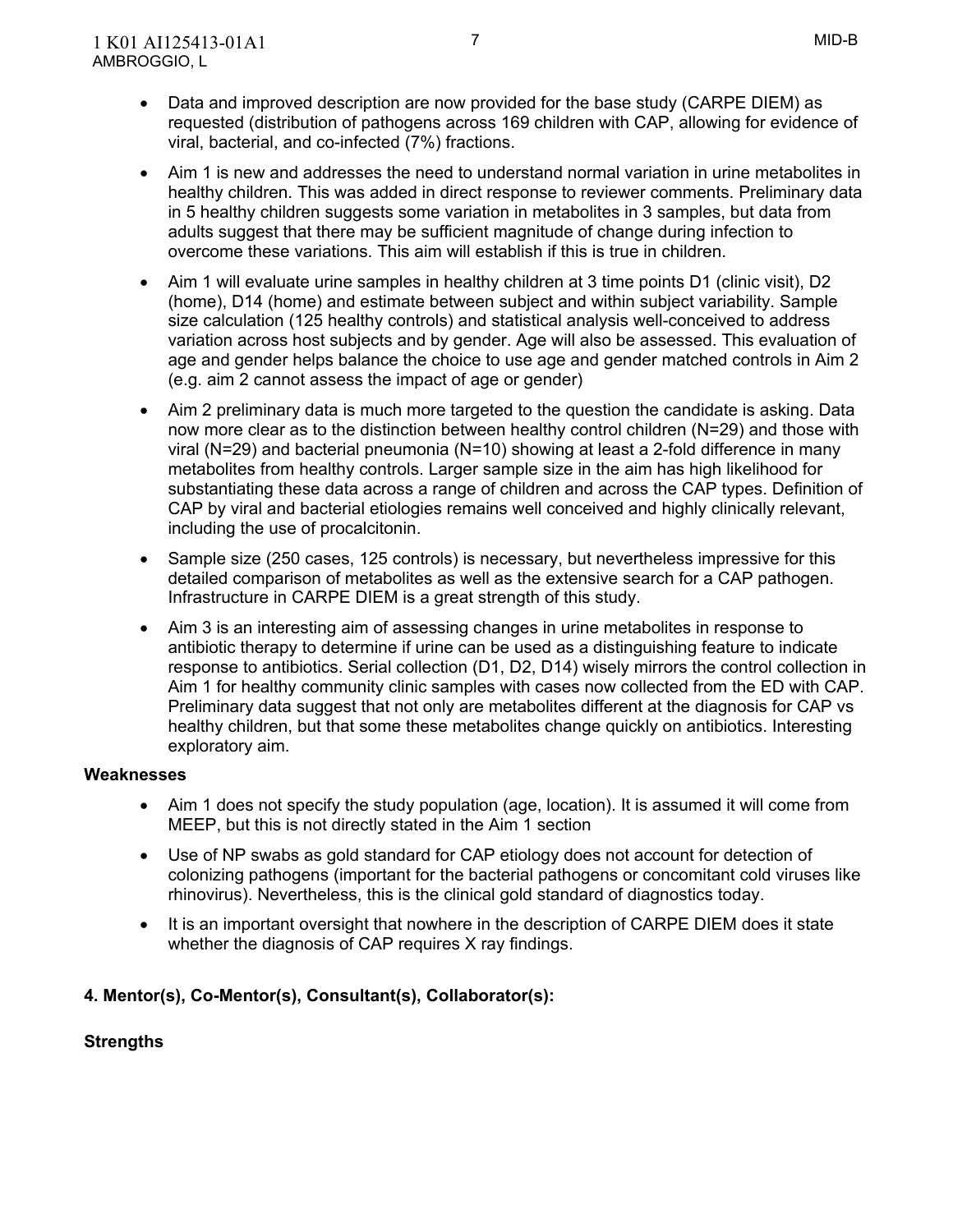- Primary mentor is Dr Samir Shah, a pediatric ID physician who will help provide clinical perspective to her work. Dr. Shah is an expert in pediatric pneumonia and was the lead author of recent national clinical guidelines. He appears to have spent a single year as an Assoc Prof before being offered a Professorship and endowed chair at U Cincinnati.
	- o strongly networked in pediatric research multi-institutional consortia.
	- $\circ$  received national research excellence award and a second mentorship award from national pediatric societies in 2015
	- $\circ$  numerous last author papers on pediatric pneumonia; over 200 publications total
	- $\circ$  40 prior mentees (fellows and junior faculty)
	- o funded through April 2017
- Dr. Richard Ruddy is Prof of Pediatrics and nationally known for Emergency Medicine work related to pediatric disease (PECARN). He is the site PI and health system PI for an extensive national pediatric Emergency Medicine research network serially funded through 2019. Well published and funded, has been a co-mentor for Dr. Ambroggio for CARPE DIEM.
- Prof Macaluso is a well-funded long-standing mentor for biostatistics and epidemiologic research and has mentored 15 doctoral students with a high publication record
- Dr. Stringer is a PharmD at U Michigan and director of the metabolomics program. This is one of 6 NIH-funded regional metabolomics facilities. She has mentored over 50 PhD and PharmD candidates. She will provide hands on on-site training for Dr. Ambroggio on metabolomics, including sample preparation, NMR spectrum acquisition, spectral processing, metabolite identification and quantification. She met Dr. Ambroggio at a conference and was impressed by her proactiveness. They co-authored a paper on an approach to a septic child and she provides a strong mentor statement. She is funded through Jan 2020.

 The primary mentor, Dr. Shah appears to only be funded through Spring 2017 with no pending PI grants. This concern is offset by the fact that the candidate herself is funded to continue the foundational CARPE DIEM project that provides samples for this proposed research.

## **5. Environment and Institutional Commitment to the Candidate:**

- Strong institutional commitment. She is already an Assistant Professor and her retention is not dependent on this K award. Divisional funds will help defray the travel costs to U **Michigan**
- Abundant investment in research by the U of Cincinnati as shown by the internal funds Dr. Ambroggio has already received
- Ample server space provided for datasets and statistical analysis
- Located in close proximity to the offices of mentors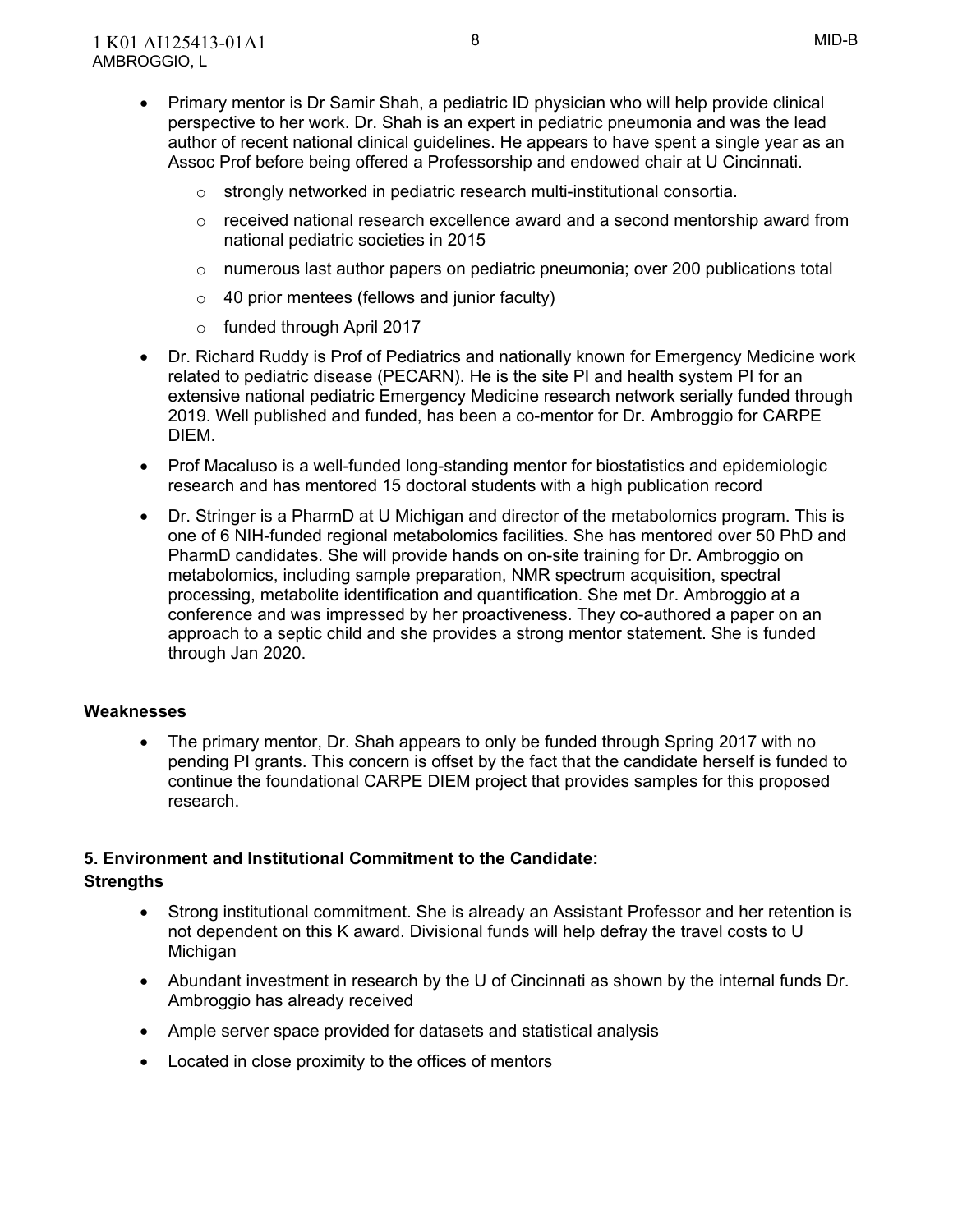- Fully outfitted NMR and metabolomics laboratories through connection with U Michigan with an NMR spectrometer at U Cincinnati as well
- Largest pediatric research institution in the US in terms of space and third in NIH-funded research. Her primary division (Hospital Medicine) has 45 faculty

No weaknesses were noted.

## **Critique 2**

| Candidate:                  |   |  |
|-----------------------------|---|--|
| <b>Career Development</b>   |   |  |
| Plan/Career Goals &         |   |  |
| Objectives:                 |   |  |
| Research Plan:              | 1 |  |
| Mentor/Co-Mentor(s),        | 1 |  |
| Consultant(s), and          |   |  |
| Collaborator(s):            |   |  |
| Environment and             |   |  |
| Institutional Commitment to |   |  |
| the Candidate:              |   |  |

#### **Overall Impact:**

 This is a very strong application that uses metabolomics to investigate and diagnose pediatric CAP. The strengths of the application include the productivity and experience of the principal investigator, the overall design and implementation of the experimental plan, and the quality of the mentors and collaborators that will be involved in the training of Dr. Ambroggio.

## **1. Candidate:**

#### **Strengths**

- Excellent record of productivity.
- Highly qualified to conduct the proposed studies.

#### **Weaknesses**

No weaknesses were noted.

#### **2. Career Development Plan/ Career Goals & Objectives:**

#### **Strengths**

• The proposed coursework is appropriate for the project and will enrich the applicant's ability to direct future projects.

#### **Weaknesses**

No weaknesses were noted.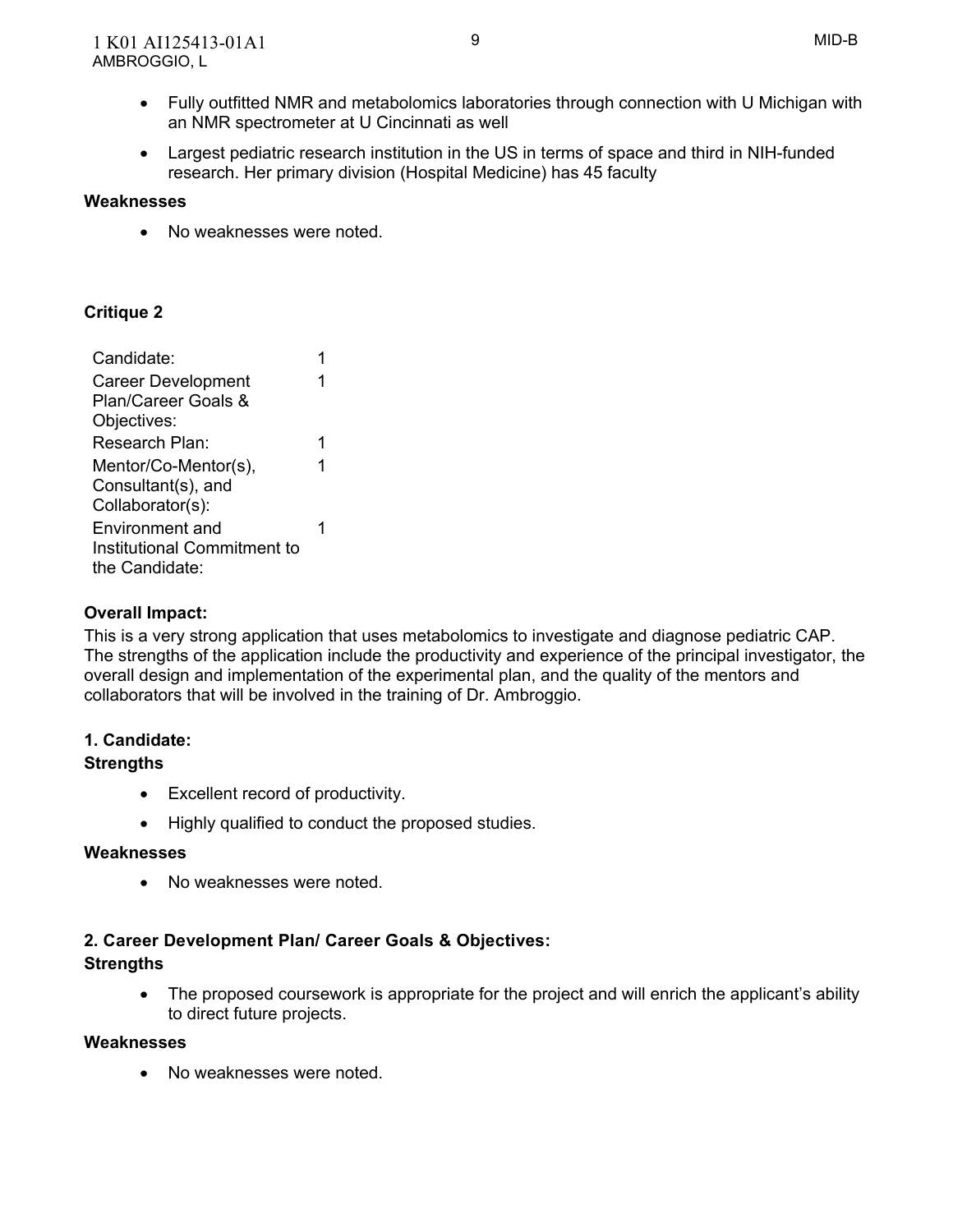#### **3. Research Plan:**

#### **Strengths**

 The PI has addressed many of the previous concerns dealing with sample size and organization of the specific aims, resulting in an improved research plan.

#### **Weaknesses**

No weaknesses were noted.

#### **4. Mentor(s), Co-Mentor(s), Consultant(s), Collaborator(s):**

#### **Strengths**

A large and outstanding collection of mentors, consultants and collaborators.

#### **Weaknesses**

No weaknesses were noted.

#### **5. Environment and Institutional Commitment to the Candidate:**

#### **Strengths**

 The institutional commitment is appropriate and the infrastructure in place is outstanding for this project.

#### **Weaknesses**

No weaknesses were noted.

#### **Critique 3**

| Candidate:                |   |
|---------------------------|---|
| <b>Career Development</b> | 1 |
| Plan/Career Goals &       |   |
| Objectives:               |   |
| Research Plan:            | 2 |
| Mentor/Co-Mentor(s),      | 1 |
| Consultant(s), and        |   |
| Collaborator(s):          |   |
| Environment and           |   |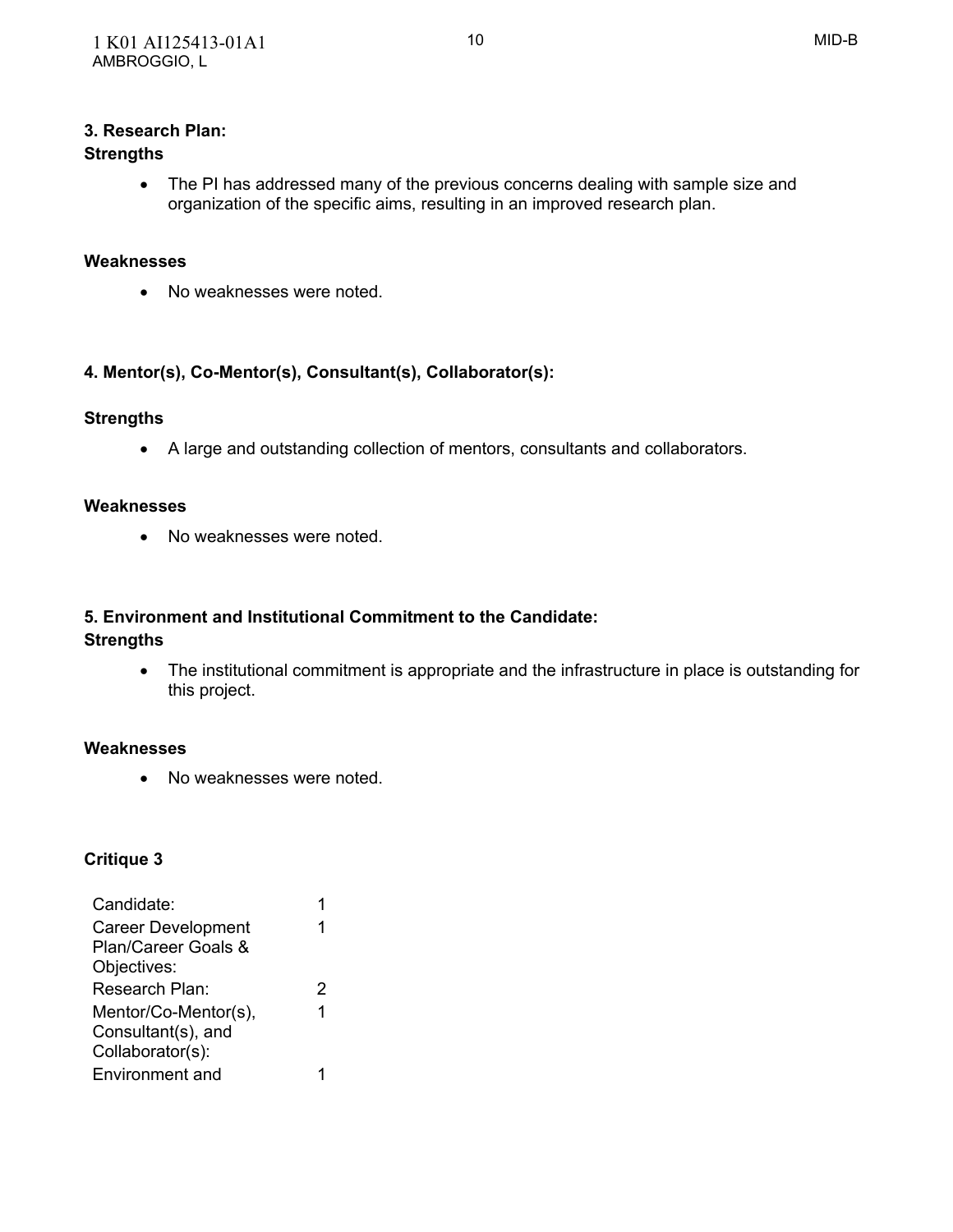Institutional Commitment to the Candidate:

## **Overall Impact:**

 This resubmission is exceptional. The subject area is important and innovative. She fully addresses all of the criticisms identified in the last review. She has published another manuscript since the last submission in the area of CAP raising her grant-relevant track record to 15. Her Career Development Plan is well integrated with her 4 training goals, her mentors' expertise, and her Specific Aims. Her 4 training goals are realistic, pragmatic, and attainable. She has a truly exceptional mentoring team with clearly delineated roles and responsibilities who have demonstrated their commitment to her success by meeting quarterly since 2013. She has largely enrolled her cohort (169 enrolled to date). She provides robust preliminary data supporting the hypotheses and feasibility of each of her 3 Specific Aims.

## **1. Candidate:**

## **Strengths**

- Continued productivity with another  $1<sup>st</sup>$  author publication since last submission, totaling 19 publications, 10 as 1<sup>st</sup> author and 15 related to pneumonia
- Involvement as 10 grants, 5 as PI
- 2 new awards for research and mentoring excellence.
- Longstanding dedication to research. Research tech for 3y at Fred Hutchinson led to pursuit of MPH/PhD in Epidemiology at Drexel (2011). Completed post-doc at U Cincinnati and was promoted to Assistant Professor of Pediatrics in 2013, joint appointment in Hospital Medicine and Biostatistics and Epidemiology at Cincinnati Children's Hospital Medical Center.
- Strong letters of recommendation.

#### **Weaknesses**

No weaknesses were noted.

#### **2. Career Development Plan/ Career Goals & Objectives:**

- Exceptional mentoring plan with specific mentors with distinct roles and specific assignment to completion of specific role
- Includes formal coursework (5) on genomics, medical informatics, advanced stats, and medical microbiology.
- Well-structured plan for training in H-NMR metabolomics and their analysis. Dr. Ambroggio will have on-site training at U Michigan with Dr. Stringer for metabolomics, including sample preparation, NMR spectrum acquisition, spectral processing, metabolite identification and quantification. She will then spend 3 months validating NMR with LC/MS in Dr. Ziady's lab. 4 Training goals that relate directly to her current science: 1) quantitative NMR metabolite generation and analysis, 2) advanced statistical analyses; 3) metabolomic data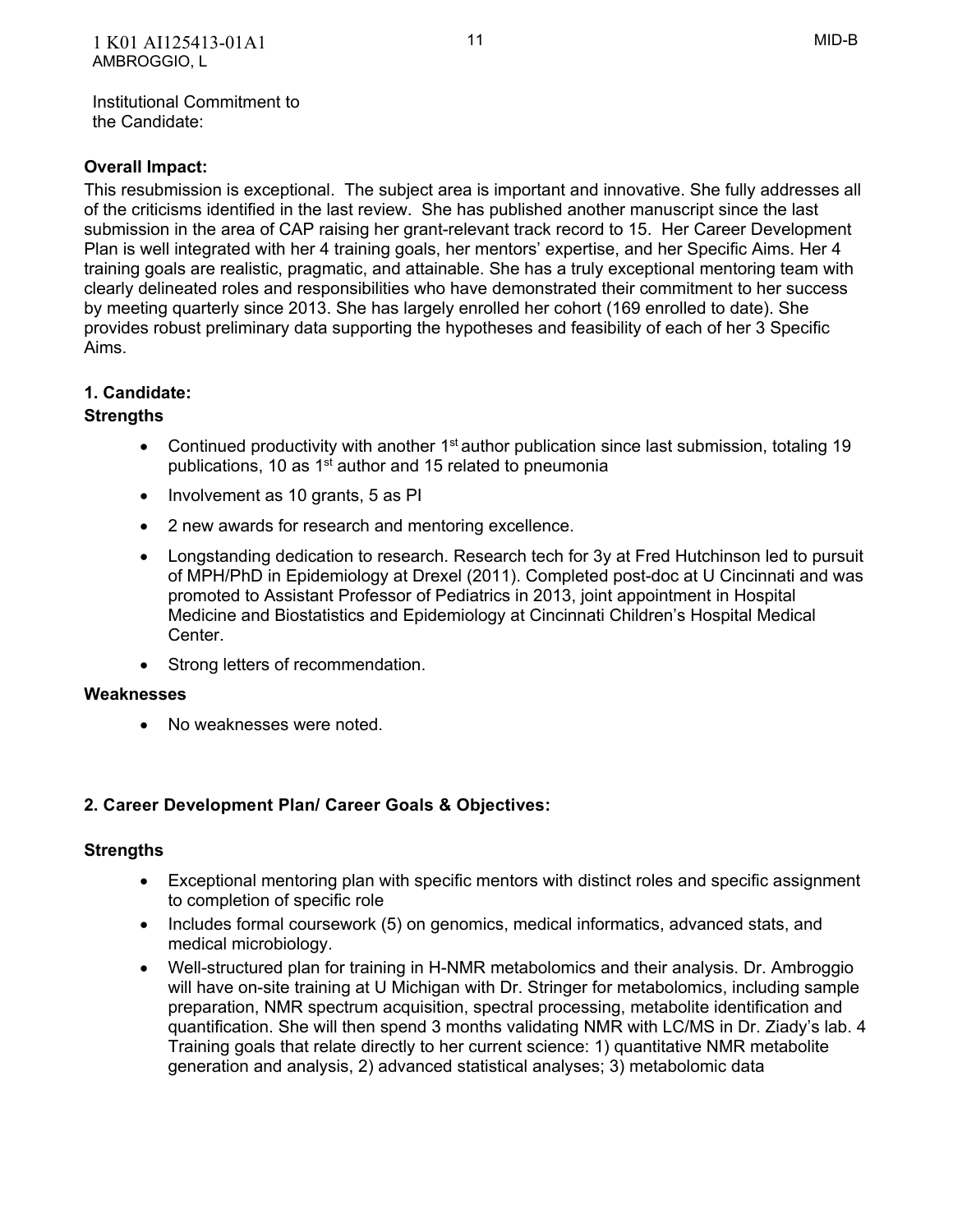interpretation; and 4) professional skills development. Table 2 beautifully maps out how her planned academic courses and experiential learning contribute to these goals.

- Longstanding mentoring committee with quarterly meetings since 2013. Will continue weekly meetings with Dr. Shah as her primary mentor, and every other week calls with Dr. Stringer, her mentor for metabolomics. She will have monthly meetings with her co-mentor on molecular epi, and monthly meetings with Shah/Ruddy/Florin in development of a pediatric cohort on which her prelim data are based.
- Her research will include specific mentorship for skill sets such as metabolite identification and profiling, latent class modeling, multivariate modeling, and bioinformatics for large scale metabolomics.
- The candidate will participate in a twice-monthly "K club," which is a peer group of faculty and trainees who are applying for or who have received NIH career development awards.

#### **Weaknesses**

• No weaknesses were noted.

# **3. Research Plan:**

- PI has fully resolved all prior criticisms of the Research Plan. She has added a specific aim to confirm baseline metabolomic data for healthy controls and provides additional preliminary data to support all 3 of her SA since last review.
- Highly clinically relevant goal of identifying distinct metabolic profiles indicative of viral, typical bacterial, or atypical bacterial CAP infection in children. If successful, this work could substantially focus therapy in children. This would be done in a quantified manner using urine, a non-invasive test, with results and analysis potentially available within hours and offers the long-term prospect of being able to avoid antibiotic administration to the 60% of CARPE-DIEM patients with viral infection.
- Important topic of developing a rapid diagnostic test for the etiology of CAP in children. Strong rationale for the need of alternatives to improve diagnostic and therapeutic response. The value of improved diagnostics over poorly performing clinical and radiologic indicators is of heightened importance during a time when antibiotic stewardship is a national priority.
- PI now provides more specifics as to her cohort. For SA1, she now provides a demographics table for the 169 patients from CARPE-DIEM with urine samples, reassuring as to the availability of existing samples. In addition, she provides convenience sample data from 5 patients demonstrating changes in metabolite concentrations over time, confirming the platform capacity to conduct the proposed experiments proposed in SA1.
- For SA2 preliminary data, PI now provides a table outlining the etiology of CAP in her MEEP cohort of 169 patients. It is interesting that an adequate number of subjects have exclusively viral (n=102) pneumonia. Bacterial monomicrobial etiology is somewhat more modest  $(n=21)$ .
- For SA2, preliminary data is also added that demonstrates PLS-DA score plot differentiation of bacterial vs healthy and viral vs. healthy subjects (Figure 4). In addition, she now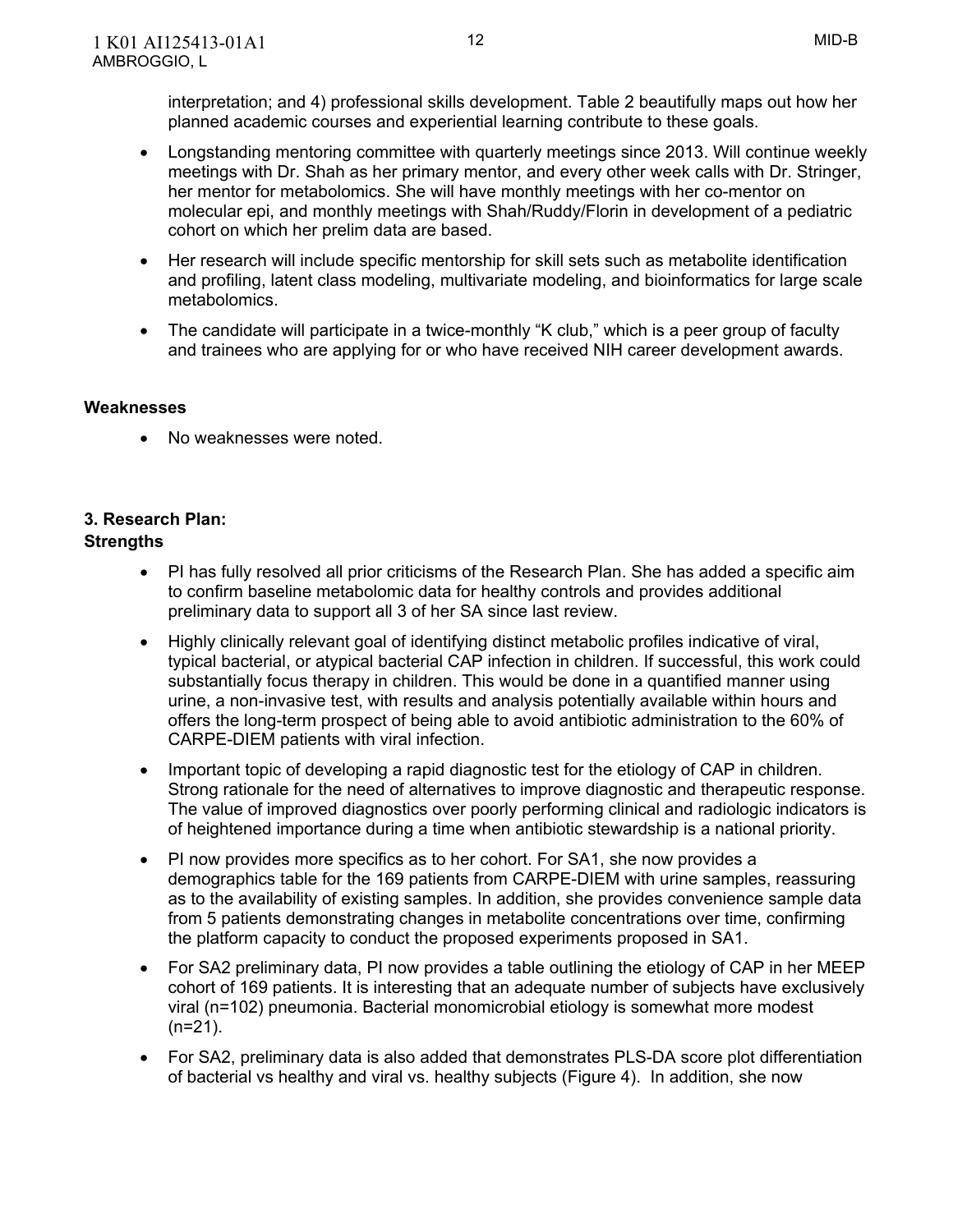provides a radar plot of quantitative NMR metabolomics of urine from pediatric patients with pneumonia due to bacteria or virus and healthy controls.

- SA3 preliminary data now provides changes in metabolite concentrations over time that demonstrates clear differences in controls and pneumonia subjects..
- CARPE DIEM the source of her clinical ascertainment. It is externally funded and fully operational
- Case definitions are reasonable.
- Budget justification provides further strong evidence as to the attention that PI has invested upon the administration of the project. For example, she includes significant personnel support for data management of the dataset.

 $\bullet$ 

#### **Weaknesses**

- Bacterial monomicrobial etiology cohort is small. This could be addressed by enriching the cohort for cases of bacterial CAP by high-risk enrolling or selective ascertainment from hospitalized subjects, if PI feels this is a potential risk.
- The fact that only 20% suggests that some of the cases attributed to viral or bacterial etiology might be false positives based upon the recent NEJM multicohort center enrollment of etiologies of adults with CAP.

 $\bullet$ 

# **4. Mentor(s), Co-Mentor(s), Consultant(s), Collaborator(s):**

#### **Strengths**

- PI has fully addressed all concerns related to mentors and collaborators. The large panel of mentors now have clearly delineated roles that PI now outlines in Tables 1 & 2.
- NMR PI has new R01 in related topic of NMR analysis in sepsis that could potentially provide beneficial information for Ambroggio's K01.
- Primary mentor is Dr. Samir Shah, a pediatric ID physician who will help provide clinical perspective to her work. Dr. Shah is an expert in pediatric pneumonia and was the lead author of recent national clinical guidelines. He appears to have spent a single year as an Assoc Prof before being offered a Professorship and endowed chair at U Cincinnati.strongly networked in pediatric research multi-institutional consortia.
	- *numerous last author papers on pediatric pneumonia.*
	- *40 prior mentees (fellows and junior faculty).*
	- *funded through 2017.*

-

- Prof Macaluso is a well-funded long-standing mentor for biostatistics and epidemiologic research and has mentored 15 doctoral students with a high publication record.
- Dr. Stringer is a PharmD at U Michigan and director of the metabolomics program. She has mentored over 50 PhD and PharmD candidates. She will provide hands on training for Dr. Ambroggio on metabolomics, including sample preparation, NMR spectrum acquisition, spectral processing, metabolite identification and quantification. She met Dr. Ambroggio at a conference and was impressed by how proactive she was. They co-authored a paper on an approach to a septic child and she provides a strong mentor statement.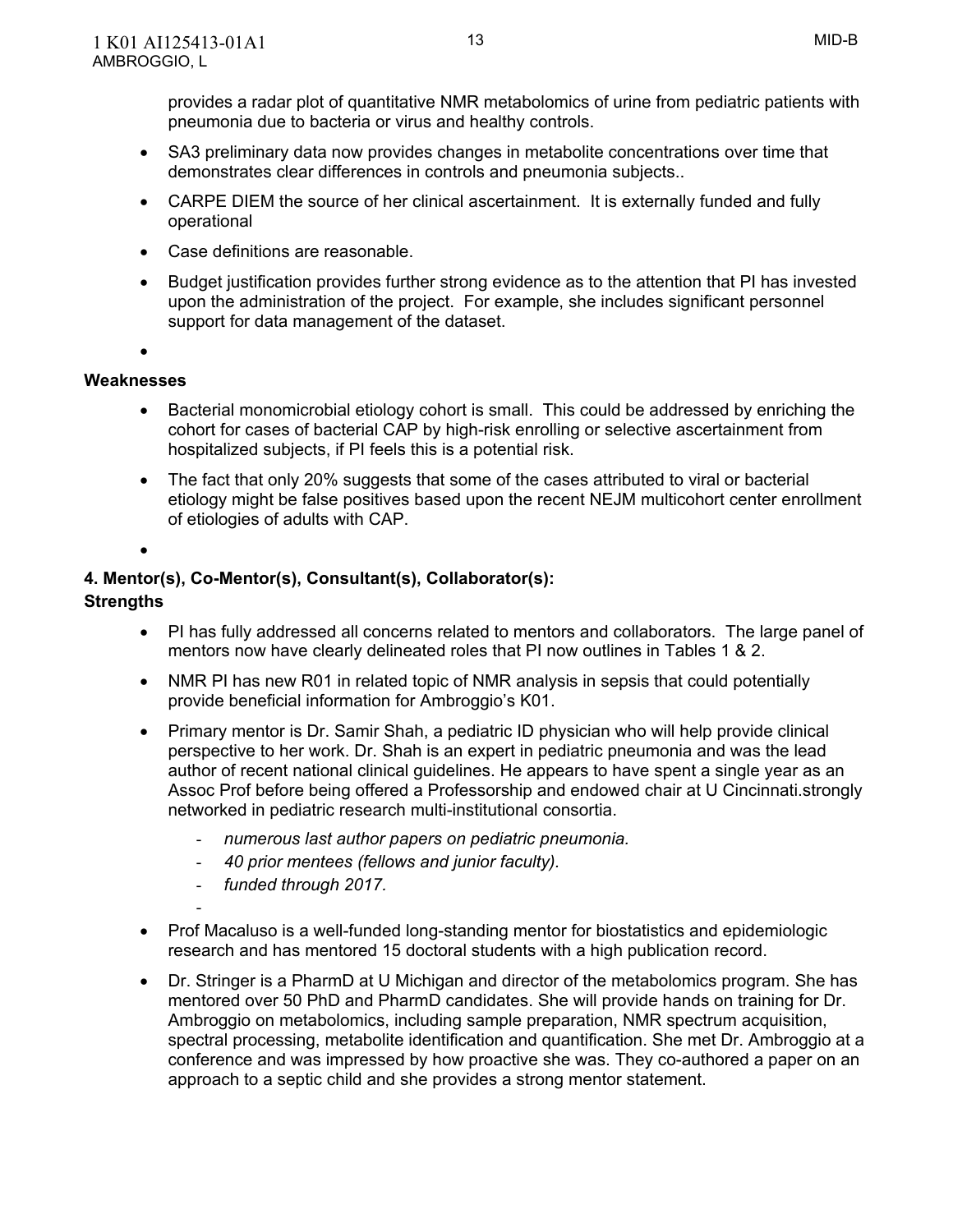No weaknesses were noted.

## **5. Environment and Institutional Commitment to the Candidate: Strengths**

- Strong institutional commitment. She is already an Assistant Professor and her retention is not dependent on this K award. Divisional funds will help defray the travel costs to U Michigan.
- Abundant investment in research by the U of Cincinnati as shown by the internal funds Dr. Ambroggio has already received.
- Ample server space provided for datasets and statistical analysis.
- Located in close proximity to the offices of mentors.
- Fully outfitted NMR and metabolomics laboratories through connection with U Michigan with an NMR spectrometer at U Cincinnati as well.

## **Weaknesses**

No weaknesses were noted.

## **THE FOLLOWING RESUME SECTIONS WERE PREPARED BY THE SCIENTIFIC REVIEW OFFICER TO SUMMARIZE THE OUTCOME OF DISCUSSIONS OF THE REVIEW COMMITTEE ON THE FOLLOWING ISSUES:**

# **PROTECTION OF HUMAN SUBJECTS (Resume): Code: 30 ACCEPTABLE**

 The application adequately addresses these four points: Risks to human subjects; Adequacy of protections against these risks; Potential benefits of the proposed research to human subjects; and Importance of the knowledge to be gained from this project.

 Projects to be undertaken with support of this training grant, which involve human subjects, must conform to the NIH policies on the protection of human subjects. Guidance can be found in PHS398 application materials and the NIH Office of Extramural Research web site [http://grants.nih.gov/grants/policy/hs/index.htm.](http://grants.nih.gov/grants/policy/hs/index.htm)

# **DATA AND SAFETY MONITORING PLAN: ACCEPTABLE**

 **Comments or Concerns:** Concur no need for DSMB. The PI will monitor for anticipated and unanticipated issues.

# **INCLUSION OF WOMEN PLAN (Resume): Code: G1A ACCEPTABLE**

 Based upon the known demographics in the Emergency Department at CCHMC and the Fairfield Primary Care Clinic, the study population for both aims will be approximately 48% female.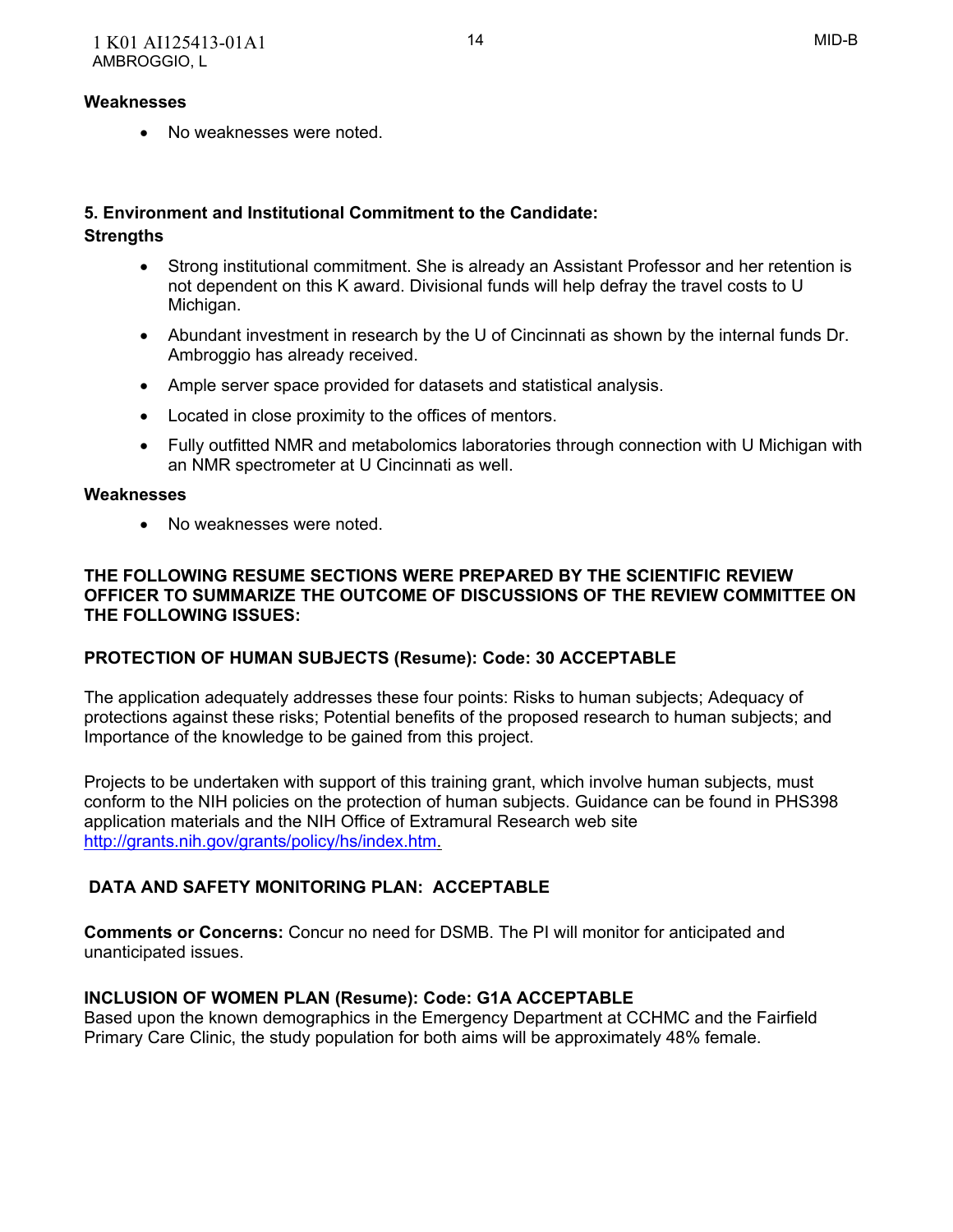Projects to be undertaken with support from this training grant, which involve clinical research studies, must conform to the NIH policies on the inclusion of women in study populations. See [http://grants.nih.gov/grants/funding/women\\_min/guidelines\\_amended\\_10\\_2001.htm.](http://grants.nih.gov/grants/funding/women_min/guidelines_amended_10_2001.htm) Details of such studies, including a description of the population and rationale for inclusion/exclusion, must be provided to the NIH program administrator of this training grant prior to undertaking the studies.

### **INCLUSION OF MINORITIES PLAN (Resume): Code: M1A ACCEPTABLE**

 Based upon the known demographics in the Emergency Department at CCHMC and the Fairfield Primary Care Clinic, the study population for both aims will be approximately 48% white, 45% black or African American and 96% identifying as non-Hispanic ethnicity.

 Projects to be undertaken with support from this training grant, which involve clinical research studies, must conform to the NIH policies on the inclusion of minorities in study populations. See [http://grants.nih.gov/grants/funding/women\\_min/guidelines\\_amended\\_10\\_2001.htm](http://grants.nih.gov/grants/funding/women_min/guidelines_amended_10_2001.htm). Details of such studies, including a description of the population and rationale for inclusion/exclusion, must be provided to the NIH program administrator of this training grant prior to undertaking the studies.

## **INCLUSION OF CHILDREN PLAN (Resume): Code: C2A ACCEPTABLE**

Only children, 3 months to 11 years of age will be included in this investigation.

 Projects to be undertaken with support from this training grant, which involve clinical research studies, must conform to the NIH policies on the inclusion of children in study populations. See [http://grants.nih.gov/grants/funding/children/children.htm.](http://grants.nih.gov/grants/funding/children/children.htm) Details of such studies, including a description of the population and rationale for inclusion/exclusion, must be provided to the NIH program administrator of this training grant prior to undertaking the studies.

#### **VERTEBRATE ANIMALS (Resume): Code: 10 NOT APPLICABLE**

No vertebrate animals will be used in the performance of this work.

#### **BIOHAZARD COMMENT: NOT APPLICABLE**

No biohazards were identified.

#### **RESUBMISSION:**

**Comments:** See above reviewer comments. All issues were addressed.

## **TRAINING IN THE RESPONSIBLE CONDUCT OF RESEARCH: ACCEPTABLE**

Comments:

 Format: formal ethics in research course plus seminars; previously completed a 2 10-week course training in research ethics and CITI training. Will also be completing all IRB protocols. Subject Matter: IRB regulations, human subjects, consent, special populations Faculty Participation: active participants in responsible conduct of research conference Duration: Seminar (24 hours over 5y), symposium (8 hours every two years), conference once per month with faculty on responsible conduct of research; coursework (10 hours over 5y)

Frequency: monthly faculty conference, and annual symposium, periodic selection of seminars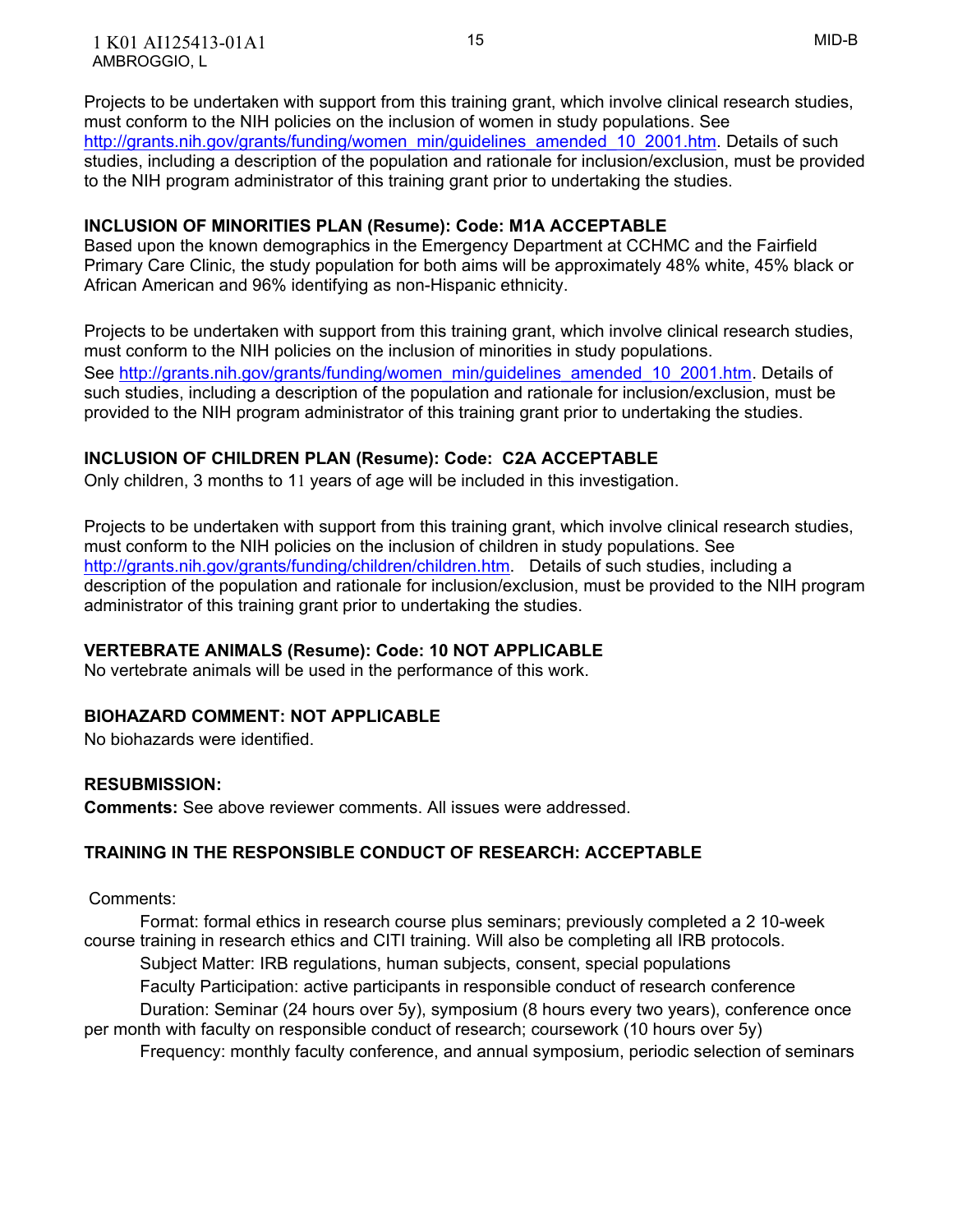## **FOREIGN INSTITUTION: NOT APPLICABLE**

## **SELECT AGENTS: NOT APPLICABLE**

 **RESOURCE SHARING PLANS: NOT APPLICABLE Data Sharing Plan Comments (if >\$500,000/year)**:  **Sharing Model Organisms Comments**:  **Genomic Data Sharing (GDS) Comments**:

 **AUTHENTICATION OF KEY BIOLOGICAL AND/OR CHEMICAL RESOURCES: UNACCEPTABLE**

 A separate 1 page "Authentication" document using the new NIH Forms D should be uploaded with the application. See Implementing Rigor and Transparency in NIH & AHRQ Career Development Award Applications<http://grants.nih.gov/grants/guide/notice-files/NOT-OD-16-012.html>.

 **BUDGET AND PERIOD OF SUPPORT:** The budget was recommended as requested.

Footnotes for 1 K01 AI125413-01A1; PI Name: Ambroggio, Lilliam

 NIH has modified its policy regarding the receipt of resubmissions (amended applications). See Guide Notice NOT-OD-14-074 at http://grants.nih.gov/grants/guide/notice-files/NOT-OD- 14-074.html. The impact/priority score is calculated after discussion of an application by averaging the overall scores (1-9) given by all voting reviewers on the committee and multiplying by 10. The criterion scores are submitted prior to the meeting by the individual reviewers assigned to an application, and are not discussed specifically at the review meeting or calculated into the overall impact score. Some applications also receive a percentile ranking. For details on the review process, see

http://grants.nih.gov/grants/peer\_review\_process.htm#scoring.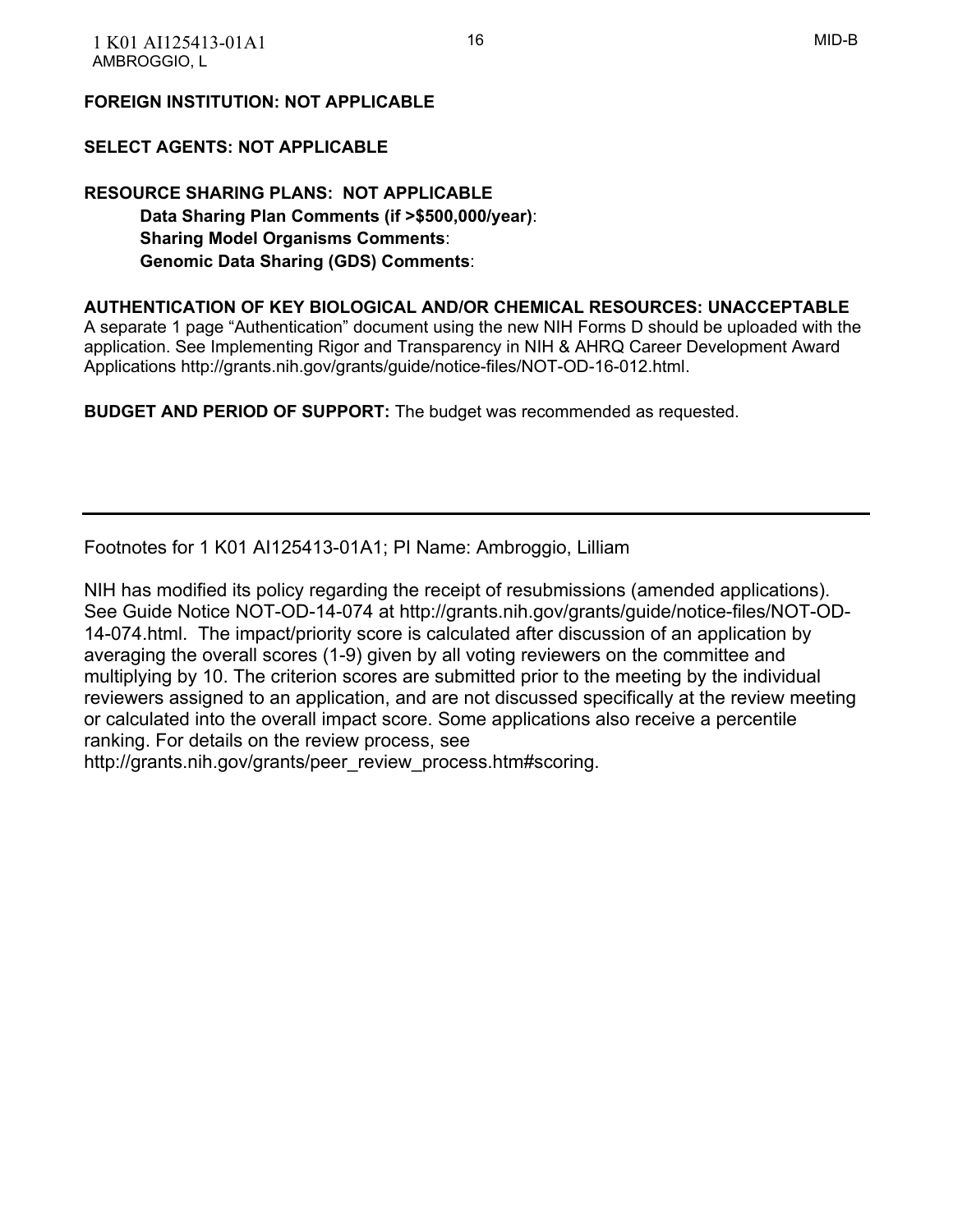#### Microbiology and Infectious Diseases B Subcommittee Microbiology, Infectious Diseases and AIDS Initial Review Group NATIONAL INSTITUTE OF ALLERGY AND INFECTIOUS DISEASES MID-B November 2016 11/04/2016 - 11/07/2016 MEETING ROSTER MID-B

#### CHAIRPERSON(S)

 DENISON, MARK R., MD PROFESSOR OF PEDIATRICS DEPARTMENT OF PEDIATRICS VANDERBILT UNIVERSITY MEDICAL CENTER NASHVILLE, TN 37232

 LUKEHART, SHEILA A., PHD DEPARTMENT OF MEDICINE HARBORVIEW MEDICAL CENTER UNIVERSITY OF WASHINGTON SEATTLE, WA 98104 ACTING CHAIR PROFESSOR

 BARBOUR, ALAN G., MD DEPARTMENT OF MICROBIOLOGY AND MOLECULAR SCHOOL OF MEDICINE UNIVERSITY OF CALIFORNIA, IRVINE IRVINE, CA 92697 MEMBERS PROFESSOR **GENETICS** 

 DEPARTMENT OF NEUROSCIENCES THE CLEVELAND CLINIC FOUNDATION CLEVELAND, OH 44195 BERGMANN, CORNELIA, PHD **PROFESSOR** LERNER RESEARCH INSTITUTE

 RUDOLPH HUGH ENDOWED CHAIR IN MICROBIAL CHAIR, DEPT. OF MICROBIOLOGY & MOLECULAR GENETICS MICHIGAN STATE UNIVERSITY EAST LANSING, MI 48824 DIRITA, VICTOR J., PHD PROFESSOR PATHOGENESIS

 DEPARTMENT OF EPIDEMIOLOGY BLOOMBERG SCHOOL OF PUBLIC HEALTH JOHNS HOPKINS UNIVERSITY BALTIMORE, MD 21205 DOWDY, DAVID WESLEY, MD, PHD \* ASSISTANT PROFESSOR

 ENGEL, JOANNE N., MD, PHD PROFESSOR OF MEDICINE MEDICINE, MICROBIOLOGY AND IMMUNOLOGY UNIVERSITY OF CALIFORNIA, SAN FRANCISCO SAN FRANCISCO, CA 94143

 FOWLER, VANCE G. JR, MD, MHS PROFESSOR OF MEDICINE DIVISION OF INFECTIOUS DISEASES DEPARTMENT OF INTERNAL MEDICINE DUKE UNIVERSITY MEDICAL CENTER DURHAM, NC 27710

 DEPARTMENT OF MICROBIOLOGY AND IMMUNOLOGY CENTER FOR COMPUTATIONAL MEDICINE UNIVERSITY OF MICHIGAN MEDICAL SCHOOL ANN ARBOR, MI 48109 HE, YONGQUN, DVM, PHD ASSOCIATE PROFESSOR AND BIOINFORMATICS

 HUANG, SUSAN S., MD, MPH DIVISION OF INFECTIOUS DISEASES UNIVERSITY OF CALIFORNIA, IRVINE ORANGE, CA 92868 PROFESSOR

 KIMA, PETER E., PHD DEPARTMENT OF MICROBIOLOGY AND CELL SCIENCES UNIVERSITY OF FLORIDA GAINESVILLE, FL 32611 ASSOCIATE PROFESSOR

 MESHNICK, STEVEN RICHARD, MD, PHD PROFESSOR AND ASSOCIATE CHAIR DEPARTMENTS OF EPIDEMIOLOGY AND MICROBIOLOGY GILLINGS SCHOOL OF GLOBAL PUBLIC HEALTH UNIVERSITY OF NORTH CAROLINA CHAPEL HILL, NC 27599 AND IMMUNOLOGY